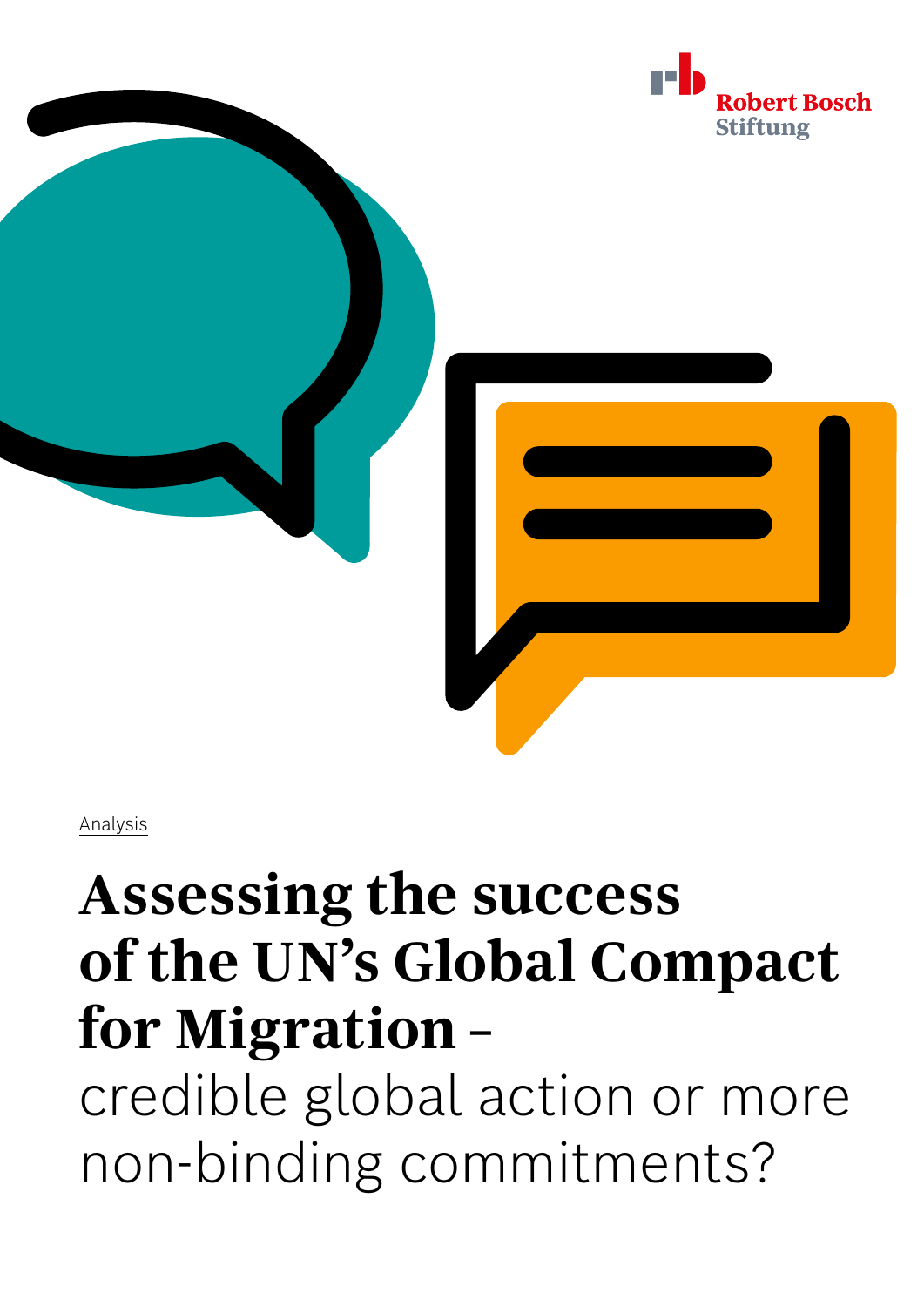## **Introduction**

#### *Raphaela Schweiger, May 2022*

**World leaders and a diverse set of stakeholders meet mid-May to assess the success of the 2018 Global Compact for Migration (GCM). The first International Migration Review Forum (IMRF) in New York will convene governments and organizations implementing the world's first – albeit non-binding – agreement on safe, orderly and regular migration. One of the last outstanding issues to be brought to the UN, the GCM is meant to complement the decades-old international framework to protect and help refugees.** 

The compact is based on the premise that migration does not have to be a social strain or personal stigma but can instead lead to economic growth and sustainable development in host countries and new opportunities for people forced to leave home. The GCM came in the wake of the large number of refugees arriving in Europe in 2015, which sorely tested the region. The world has moved on since 2018, not all for the better:

- Covid-19 reduced global mobility significantly and proved a "great disruptor" (World Migration Report, 2021) for travelers, migrant workers, and people seeking protection alike.<sup>1</sup>
- The climate crisis is in parallel forcing people to leave their homes. Island states have warned about losing land to the sea and mayors of big cities have warned about the effects of climate-induced migration.2
- Migrants and refugees remain in difficulty Afghan residents displaced after the August 2021 take-over by the Taliban; residents of Latin American and Caribbean countries forced to leave their homes;<sup>3</sup> African citizens migrate especially continent-wide for work, but also due to conflicts, and climate change;<sup>4</sup> millions of Ukrainian residents seeking refuge domestically or abroad.<sup>5</sup>
- Many governments are under ever greater pressure to attract skilled workers from abroad to make up for skills shortages at home, while standards and processes to do so are lacking.
- The UN system has recognized the importance of cities. Mayors have staked a claim as important implementers of migration policies that deserve to be heard at UN-level. Bodies like the Mayors Migration Council (MMC) are spearheading mayors' engagement internationally.

#### **The GCM and the IMRF**

The GCM is based on the "collective realization that no single government can effectively govern migration alone." It has 23 objectives that are supported by concrete actions based on international good practices. Not legally binding, the GCM draws its legitimacy from commitments made by governments and stakeholders – and the "established obligations and principles" of the Universal Declaration of Human Rights, the 2030 Agenda for Sustainable Development and other points of international law (UN Migration Network, n.d.).6

The IMRF is the first review of the GCM and will take place at the UN in New York from May 17–20, 2022. Four stakeholder round tables, a policy dialogue and a plenary session are meant to produce a Progress Declaration regarding the GCM's objectives. Some of the most important of these are:

- minimizing the drivers (including climate) that force people to leave their homes (objective 2),
- enhancing more pathways for regular migration (objective  $5$ ),<sup>7</sup>
- using migrant detention only as last resort and working towards alternatives (objective 13).<sup>8</sup>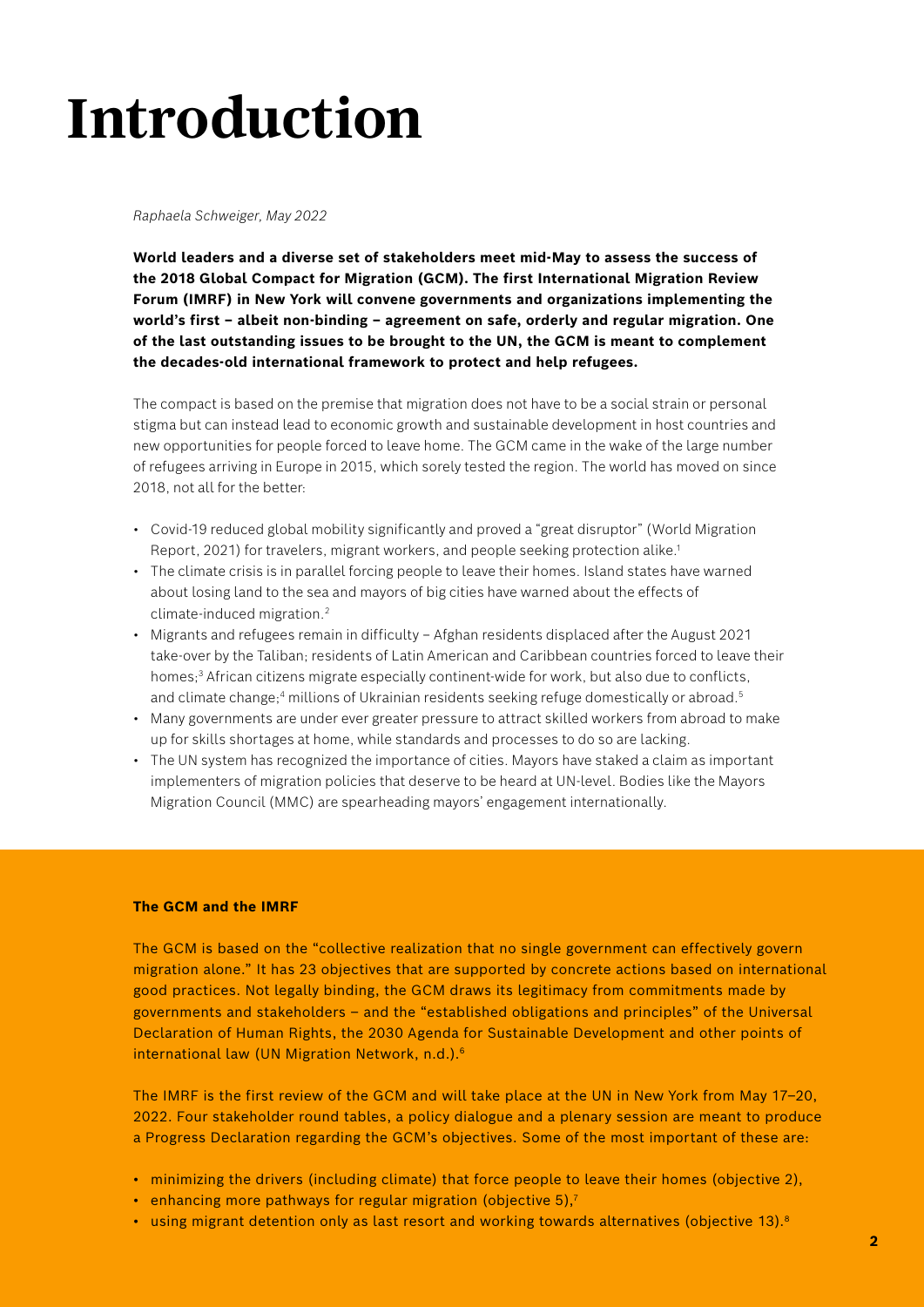# **What has been achieved?**

## **Global Compact for Migration and International Migration Review Forum have established crucial principles and processes**

The adoption of the GCM set up new processes for governments, stakeholders (civil society, the private sector, mayors) and the UN system to meet regularly under the auspices of the UN Migration Network, established in 2019. For example, multi-stakeholder working groups are discussing a range of important migration-related issues, such as alternatives to migrant detention.9 This regular exchange of ideas is meant to foster peer learning and step-by-step policy changes by communicating best practices.

The UN Migration Multi-Partner Trust Fund is funded by government donations and provides resources for pilot schemes and projects to foster GCM objectives.10 Programs all over the globe work to establish regular migration, better social inclusion, and improved use of data.11 A "Champion Countries Initiative" has seen a growing number of governments put GCM higher on their political agendas.12

While the GCM and the IMRF review are not perfect, they offer the only platform to discuss migration issues at the UN. Non-binding though it is, this global agreement has elicited commitments from governments. It holds them accountable, helps with implementation, upholds norms, and informs other decisions, including those about funding. Improving the lives of migrants will take a long time, but GCM signatories accept the principle this is necessary – a crucial step towards global standards and norms.

### **The pairing might not be perfect, but it is better than nothing**

Global migration governance faces numerous challenges, especially as it is split between two frameworks that each have problems. The UNHCR-led international refugee regime was founded on clear rules after World War II. Sadly, it is at risk of being weakened by host nations undermining the principle of territorial asylum – one recent example being the UK-Rwanda deal on asylum seekers.13 The global migration and mobility regime has been very weak for decades, even if it did receive an "upgrade" with the agreement of the GCM (Newland, 2019).<sup>14</sup> The two systems have both gaps and overlaps, which makes it harder to help migrants and refugees in the best ways possible. Future discussions about migration and refugee governance must consider these deficits more closely. Another challenge is the growing internal displacement, which is not covered by either regime.

At the end of 2020, a record number of 55 million people were displaced within their home countries (IDMC, 2021)<sup>15</sup>. While the UN set up the UN Secretary-General's High-Level Panel on Internal Displacement in 2019,<sup>16</sup> its mandate to recommend solutions remains separate from the other two.

Lastly, government commitments to implement the GCM remain weak and appear to be low priority in many cases – this is illustrated by the fact that the budget for the UN Migration Multi-Partner Trust Fund is still short of its official fundraising objective. The IMRF will give governments the opportunity to show in how far they still stand to the course of action they agreed on in Marrakech in 2018.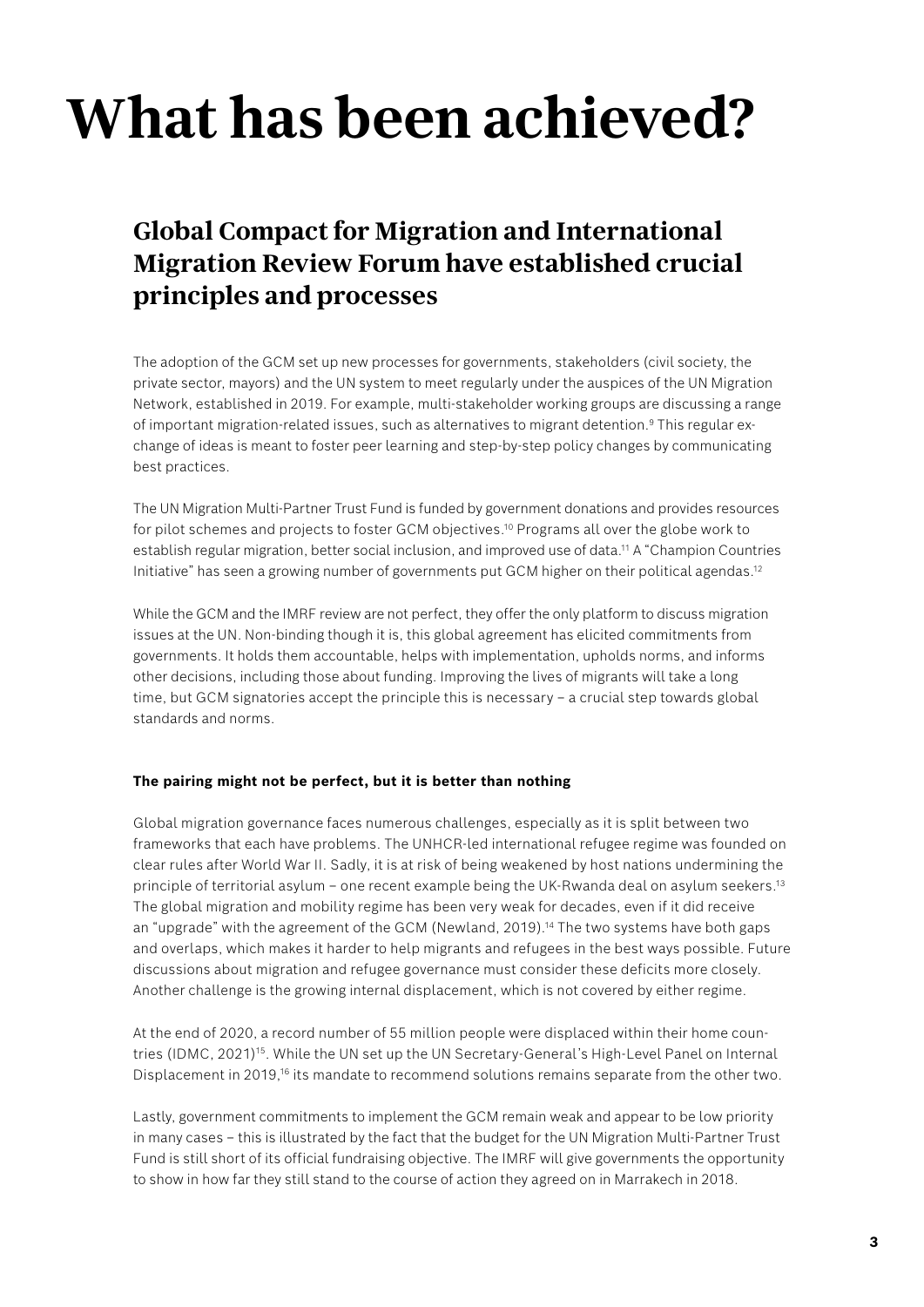## **Principles and processes help governments respond more quickly**

International agreements and their attendant processes connect actors and create new multi-stakeholder formats that build trust. This can help actors respond quickly and concertedly in moments of crisis, as Europe did in March 2022 after Russia went to war against Ukraine. Key to the European Union granting protection to Ukrainians and access to services was the Temporary Protection Directive, which gives beneficiaries more rights than other groups of migrants and refugees entering the EU.<sup>17</sup> It was agreed by member states in 2001, yet never used until now.

### **Although the GCM might not be able to help Ukraine migrants**

The UNHCR and global and regional refugee schemes are primarily responsible for responding to refugee situations. The GCM tackles migration and mobility more broadly, although some of its objectives are highly relevant to the migration and refugee situation currently unfolding in Ukraine.

- Objective 17 aims to eliminate discrimination against migrants and refugees. The Ukraine crisis saw the unacceptable discrimination of third-country nationals – e.g., African students fleeing their Ukrainian universities were not granted the same rights as Ukrainians on entering Europe and they faced severe discrimination. The UN's International Organization for Migration (IOM), responsible for GCM implementation, quickly issued a statement condemning such unequal treatment.18
- Objective 15 aims to ensure non-discriminatory access to basic services, such as health or education. The need to treat all migrants equally must be on the European agenda from now on.

Some EU countries now hosting Ukrainians were against the GCM and did not sign it – Poland, Hungary and the Czech Republic joined the USA and Israel to vote against it.<sup>19</sup> This suggests the GCM will be not relevant to Ukraine and neighboring countries at this point. But it could gain more importance over time, especially if the UN Migration Multi-Partner Trust Fund can disburse funding for similar crises. It will be interesting to see if the IMRF can debate migration without mentioning the Ukraine crisis.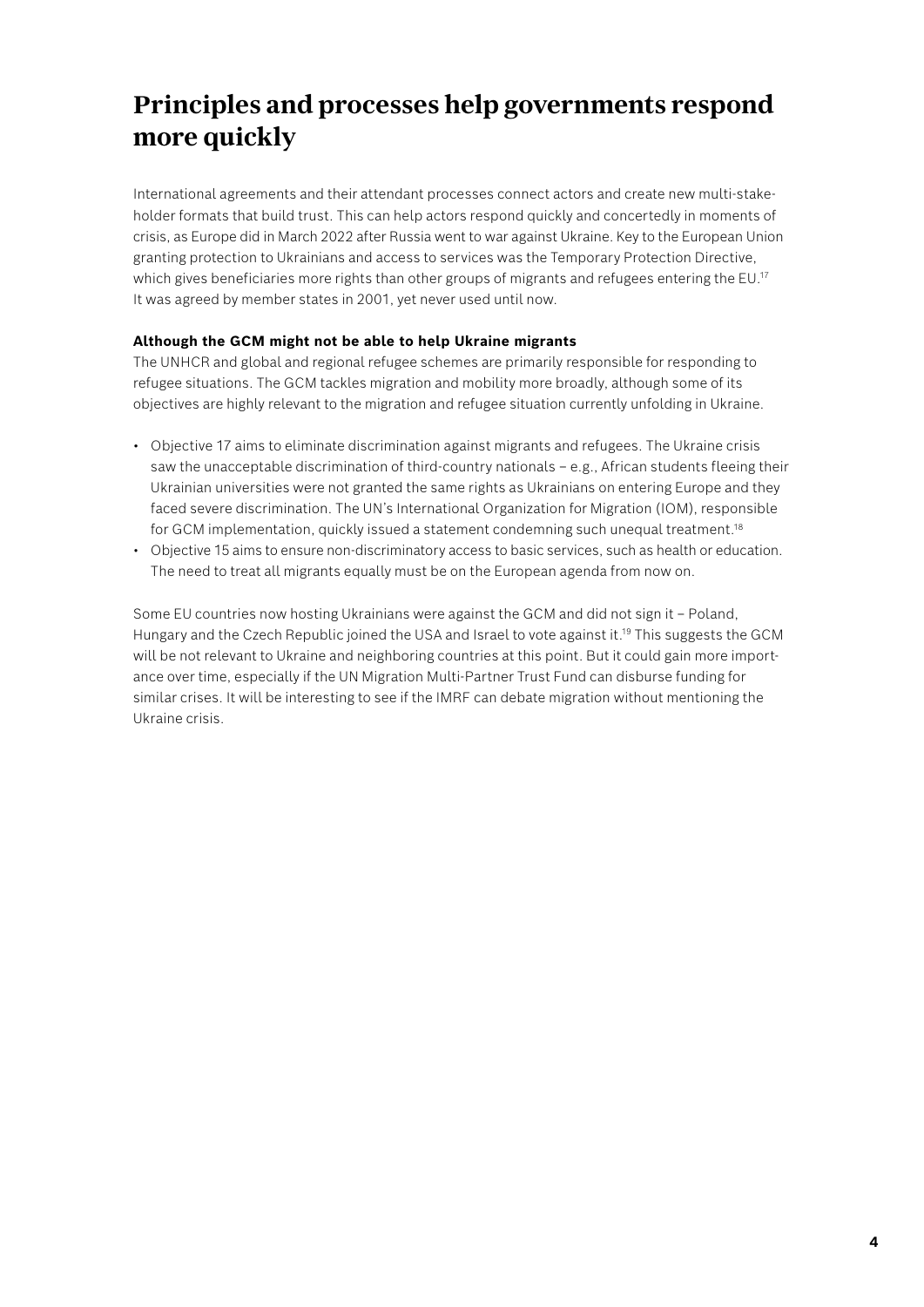**Sep. 2016**

New York Declaration on Refugees and Migrants **Dec. 2018** Adoption of the GCM in Marrakech

**2021** GCM Regional Reviews

**2026** 2nd International Migration Review Forum

## **2017–2018**

Development of the GCM in three phases: consultations, stocktaking, intergovernmental negotiations

**2019** Setup of the UN Migration Network 20

## **May 2022** 1<sup>st</sup> International Migration Review Forum

## **Important details need to be decided over the next four years**

There is a risk the IMRF's Progress Declaration will be weak and fall behind some commitments made in 2018. But the process the GCM has initiated gives some hope beyond that. The next IMRF will take place in 2026 and the GCM's various stakeholders will continue to stay in conversation and work on issues such as alternatives to migrant detention, pathways to employment – and perhaps make progress.

Secondly, the IMRF will be inclusive as mechanisms for stakeholders to travel have been established (also with support of the Robert Bosch Stiftung). This means, for example, that mayors will be prominently represented in New York, bringing a crucial local perspective to the issues. A variety of stakeholders will be able meet in person again, although just how many do make it remains to be seen.

Third, the IMRF is a truly global forum for mobility-related issues like gender and climate change.

## **The IMRF will add momentum to a UN migration debate just beginning**

Governments were hesitant to discuss migration at UN-level before 2015 – and the adoption of the GCM three years later was a milestone. The IMRF and other mechanisms they agreed for monitoring implementation have yet to prove themselves. But that should not distract from the fact that making migration more humane has to be tackled at UN level – to serve more than 281 million migrants (World Migration Report, 2021).<sup>21</sup> Stakeholders must acknowledge that the UN migration debate is still in its infancy and needs to be driven forward. The IMRF should agree a path to the next forum in 2026.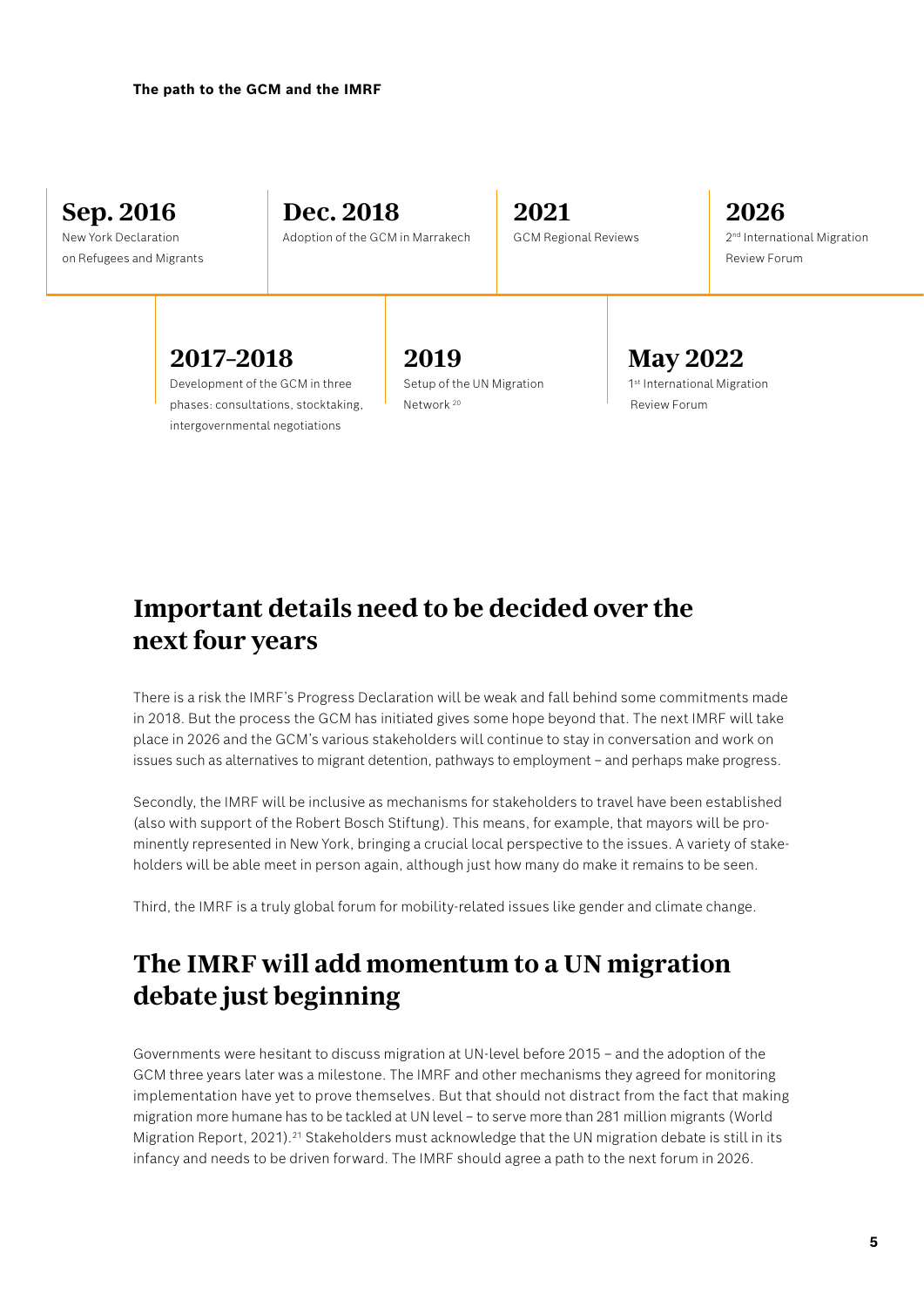## **What needs to be done**

### **This and the next GCM review must boldly address future issues**

Governments and stakeholders have enough information about the many trends, developments, and crises – from public health and new technologies to climate change and conflict – that affect migration and human mobility. They must address looming issues boldly and come up with solutions in good time. More preventative approaches to potential future crises and developments – the effects of climate change or technological changes on human mobility and migration – are not only more costefficient but also more immediately human-centered.

#### **The IMRF should deliver more national commitments and include cities**

The IMRF is designed to elicit greater commitment from governments. The UN can push governments to adhere to the GCM and set up implementation mechanisms – but so do civil society, private sector, mayors, trade unions, academia, and other stakeholders. The IMRF should also create indicators to measure progress of GCM implementation – an option omitted in 2018. In addition, it should look at mechanisms to permanently include mayors along with other non-state actors in the GCM process.

### **GCM needs data and information to underpin regular expert assessments**

There is much research on migration globally. But there is still a lack of data about the state of scientific, technical, and socio-economic knowledge on migration, its impacts and risks, and options for shaping a human-centered migration policy. GCM implementation will only work if governments have access to new sources of information. Akin to the IPCC, the IMRF should establish an independent panel of migration scholars to produce regular assessments of global migration – with a first report presented at the IMRF in 2026.<sup>22</sup>

### **About the author**

Raphaela Schweiger is the Director of the Migration program at the Robert Bosch Stiftung. Since joining the Foundation in 2015, she developed numerous programs on migration and inclusion issues for policy makers and practitioners and published widely on the issues.

#### **About the Robert Bosch Stiftung**

The Robert Bosch Stiftung is one of the major foundations in Europe associated with a private company. It works in the areas of health, education, and global issues. With its charitable activities, it contributes to the development of viable solutions to social challenges. For this purpose, the Foundation implements its own projects, enters into alliances with partners, and supports third-party initiatives. Since it was established in 1964, the Robert Bosch Stiftung has invested over 2 billion euros in charitable work.

#### **[www.bosch-stiftung.de](http://www.bosch-stiftung.de)**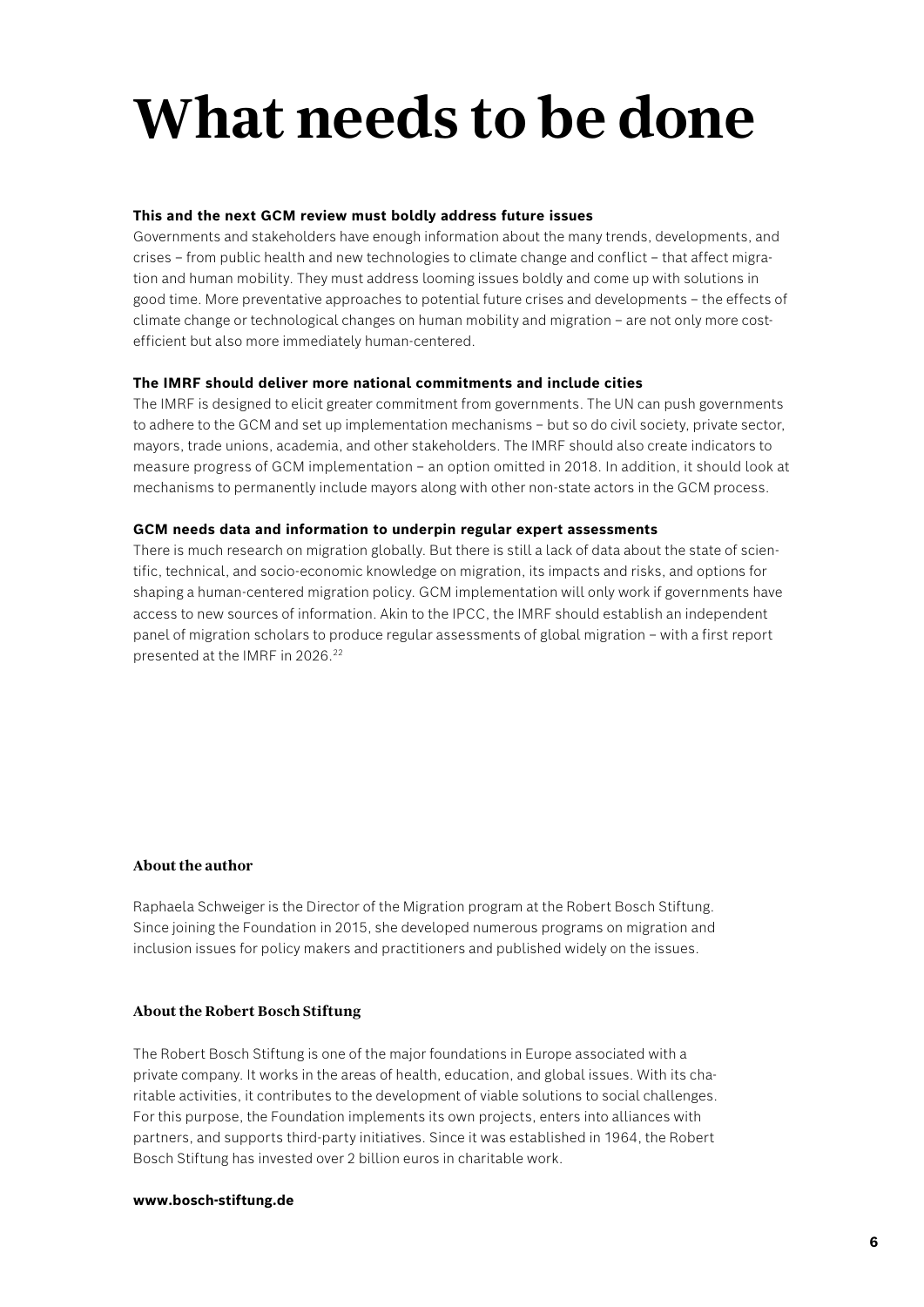## **Endnotes**

- 1 IOM (2021): World Migration Report, <https://worldmigrationreport.iom.int/wmr-2022-interactive/>
- 2 Mayors Migration Council (n.d.): Climate Migration. Cities at Forefront, <https://www.mayorsmigrationcouncil.org/climate>
- 3 Inter-American Development Bank; Organization for Economic Cooperation and Development (2021): Migration Flows in Latin America and the Caribbean: Statistics on Permits for Migrants, [https://publications.iadb.org/en/migration-flows-latin-america-and-caribbean-statistics](https://publications.iadb.org/en/migration-flows-latin-america-and-caribbean-statistics-permits-migrants)[permits-migrants](https://publications.iadb.org/en/migration-flows-latin-america-and-caribbean-statistics-permits-migrants)
- 4 Reliefweb (2021): African Migration Trends to Watch in 2022, <https://reliefweb.int/report/world/african-migration-trends-watch-2022>
- 5 BBC News (April 30, 2022): How many Ukrainians have fled their homes and where have they gone?,<https://www.bbc.com/news/world-60555472>
- 6 UN Migration Network (n.d.): The Global Compact for Migration, <https://migrationnetwork.un.org/global-compact-for-migration>
- 7 United Nations (2022): IMRF Roundtable 1. Background Note, <https://www.un.org/sites/un2.un.org/files/imrf-roud-table-1-background-note.pdf>
- 8 United Nations (2022): IMRF Roundtable 2. Background Note, <https://www.un.org/sites/un2.un.org/files/imrf-roud-table-2-background-note.pdf>
- 9 UN Migration Network (n.d.): Working Groups,<https://migrationnetwork.un.org/working-groups>
- 10 UN Migration Network (n.d.): UN Migration Multi-Partner Trust Fund, <https://migrationnetwork.un.org/mptf>
- 11 Migration Multi-Partner Trust Fund Fact Sheet,<https://mptf.undp.org/factsheet/fund/MIG00>
- 12 UN Migration Network (n.d.): Champion Countries Initiative, <https://migrationnetwork.un.org/champion-countries>
- 13 Beirens, Hanne/ Davidoff-Gore, Samuel (2022): The UK-Rwanda Agreement Represents Another Blow to Territorial Asylum, <https://www.migrationpolicy.org/news/uk-rwanda-asylum-agreement>
- 14 Newland, Kathleen (2019): Global Governance for Migration 2.0. What lies ahead?, [https://www.migrationpolicy.org/sites/default/files/publications/GlobalCompact-Migration](https://www.migrationpolicy.org/sites/default/files/publications/GlobalCompact-MigrationGovernance-Final.pdf) [Governance-Final.pdf](https://www.migrationpolicy.org/sites/default/files/publications/GlobalCompact-MigrationGovernance-Final.pdf)